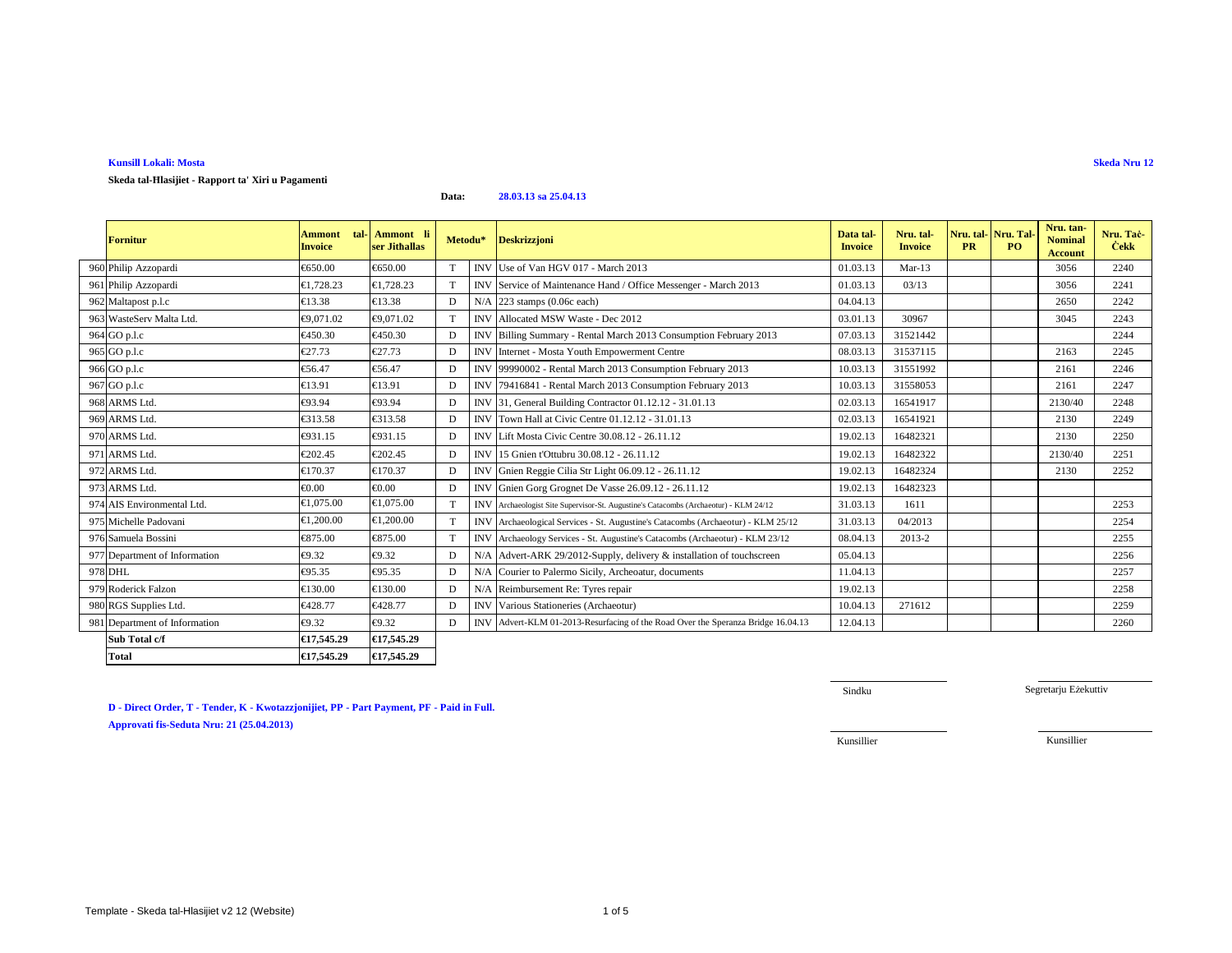**Skeda tal-Ħlasijiet - Rapport ta' Xiri u Pagamenti**

**Data:28.03.13 sa 25.04.13**

|     | <b>Fornitur</b>                  | <b>Ammont</b> tal-<br><b>Invoice</b> | Ammont li<br>ser Jithallas | Metodu* |     | <b>Deskrizzjoni</b>                                                              | Data tal-<br><b>Invoice</b> | Nru. tal-<br><b>Invoice</b> | Nru. tal-<br><b>PR</b> | Nru. Tal<br>P <sub>O</sub> | Nru. tan-<br><b>Nominal</b><br><b>Account</b> | Nru. Taċ-<br><b>Cekk</b> |
|-----|----------------------------------|--------------------------------------|----------------------------|---------|-----|----------------------------------------------------------------------------------|-----------------------------|-----------------------------|------------------------|----------------------------|-----------------------------------------------|--------------------------|
|     | 982 GO p.l.c                     | €39.91                               | €39.91                     | D       |     | INV 99990002 - Rental April 2013 Consumption March 2013                          | 08.04.13                    | 31948243                    |                        |                            | 2161                                          | 2261                     |
| 983 | GO p.l.c                         | €16.75                               | €16.75                     | D       |     | INV 79416841 - Rental April 2013 Consumption March 2013                          | 08.04.13                    | 31958212                    |                        |                            | 2161                                          | 2262                     |
| 984 | Marthese Galea                   | €140.00                              | €140.00                    | D       |     | N/A Reimbursement Re: Tyres repair                                               | 15.04.13                    |                             |                        |                            |                                               | 2263                     |
| 985 | Ufficcju ta' l-Avukat Generali   | €100.16                              | €100.16                    | D       |     | N/A Legal Fees - 587/11 Atlas Ins. PCC Ltd. Vs Ministeru ghall-Infrastruttura et | 04.05.12                    | AG 1920/11                  |                        |                            |                                               | 2264                     |
|     | 986 Ms. Nadine Farrugia P.L.     | €91.00                               | €91.00                     | D       |     | N/A SMS Ins. Agency Ltd. & L-Ahwa Pullicino Case                                 | 04.04.13                    |                             |                        |                            |                                               | 2265                     |
|     | 987 Department of Information    | €9.32                                | €9.32                      | D       | N/A | Advert 2304.13 - Change of places re: Feast Kiosks                               | 19.04.13                    |                             |                        |                            |                                               | 2266                     |
|     | 988 Staff 1                      | €1,117.25                            | €1,117.25                  | D       | N/A | Honoraria for April 2013                                                         | 23.04.13                    |                             |                        |                            |                                               | 2267                     |
|     | 989 Staff 2                      | €1,893.08                            | €1.893.08                  | D       | N/A | Salary for April 2013                                                            | 23.04.13                    |                             |                        |                            |                                               | 2268                     |
|     | 990 Staff 3                      | €1,207.05                            | €1,207.05                  | D       | N/A | Salary for April 2013                                                            | 23.04.13                    |                             |                        |                            |                                               | 2269                     |
| 991 | Staff 4                          | €1,232.05                            | €1,232.05                  | D       | N/A | Salary for April 2013                                                            | 23.04.13                    |                             |                        |                            |                                               | 2270                     |
| 992 | Staff 5                          | €1,210.77                            | €1.210.77                  | D       | N/A | Salary for April 2013                                                            | 23.04.13                    |                             |                        |                            |                                               | 2271                     |
| 993 | Staff 6                          | €1,163.77                            | €1,163.77                  | D       | N/A | Salary for April 2013                                                            | 23.04.13                    |                             |                        |                            |                                               | 2272                     |
| 994 | Staff <sub>7</sub>               | €1,089.04                            | €1,089.04                  | D       | N/A | Salary for April 2013                                                            | 23.04.13                    |                             |                        |                            |                                               | 2273                     |
| 995 | Commissioner of Inland Revenue   | €2,627.00                            | €2,627.00                  | D       |     | N/A NI and FSS for April 2013                                                    | 23.04.13                    |                             |                        |                            |                                               | 2274                     |
|     |                                  |                                      |                            |         |     |                                                                                  |                             |                             |                        |                            |                                               |                          |
|     | 996 Anton Zarb                   | €174.95                              | €174.95                    | D       |     | INV Heavy Duty Bollard, model (Triq il-Knisja)                                   | 07.01.13                    | AZ 10-13                    |                        | 323-13                     | 2310/003                                      | 2275                     |
|     | 997 Calleja Limited              | €285.04                              |                            | D       |     | INV NAV-E and HQI-T Quartz                                                       | 01.03.13                    | 235915                      |                        | 348-13                     | 2210/002                                      | 2276                     |
|     | 998 Calleja Limited              | $-6118.77$                           | €166.27                    | D       |     | INV Credit Note No. 31360                                                        | 26.03.13                    | 313160                      |                        |                            | 2210/002                                      | 2276                     |
|     | 999 CH Formosa Co. Ltd.          | €7,438.57                            | €7.438.57                  | T       |     | INV Hire of Day Centre 07.02.13 - 06.05.13 and Garage 23.02.13 - 22.05.13        | 13.02.13                    | CAR/01/13                   |                        |                            | 3364+2400                                     | 2277                     |
|     | 1000 Charlie & Joseph Gauci      | €5,570.72                            | €5,570.72                  |         |     | INV Street Sweeping Jan 2013                                                     | 31.01.13                    | 1085                        |                        |                            | 3051                                          | 2278                     |
|     | 1001 Director - Civil Protection | €1,944.80                            | €1,944.80                  | D       |     | <b>INV</b> Civil Protection Service for the Local Feast                          | 21.08.12                    | A72 2012                    |                        |                            | 3340                                          | 2279                     |
|     | 1002 Complete Supplies Ltd.      | €103.81                              |                            | D       |     | <b>INV</b> Various Cleaning Materials                                            | 27.03.13                    | 192583                      |                        | 360-13                     | 2220                                          | 2280                     |
|     | 1003 Complete Supplies Ltd.      | €1.52                                | €105.33                    | D       |     | <b>INV</b> Various Cleaning Materials                                            | 27.03.13                    | 192615                      |                        | 360-13                     | 2220                                          | 2280                     |
|     | Sub total c/f                    | €27,337.79                           | €27,337.79                 |         |     |                                                                                  |                             |                             |                        |                            |                                               |                          |
|     | Sub total b/f (page 1 of 5)      | €17,545.29                           | €17,545.29                 |         |     |                                                                                  |                             |                             |                        |                            |                                               |                          |
|     | <b>Total</b>                     | €44,883.08                           | €44,883.08                 |         |     |                                                                                  | Sindku                      |                             |                        |                            | Segretariu Eżekuttiv                          |                          |

**D - Direct Order, T - Tender, K - Kwotazzjonijiet, PP - Part Payment, PF - Paid in Full.**

**Approvati fis-Seduta Nru: 21 (25.04.2013)**

Kunsillier Kunsillier

**Skeda Nru 12**

**S** Sindku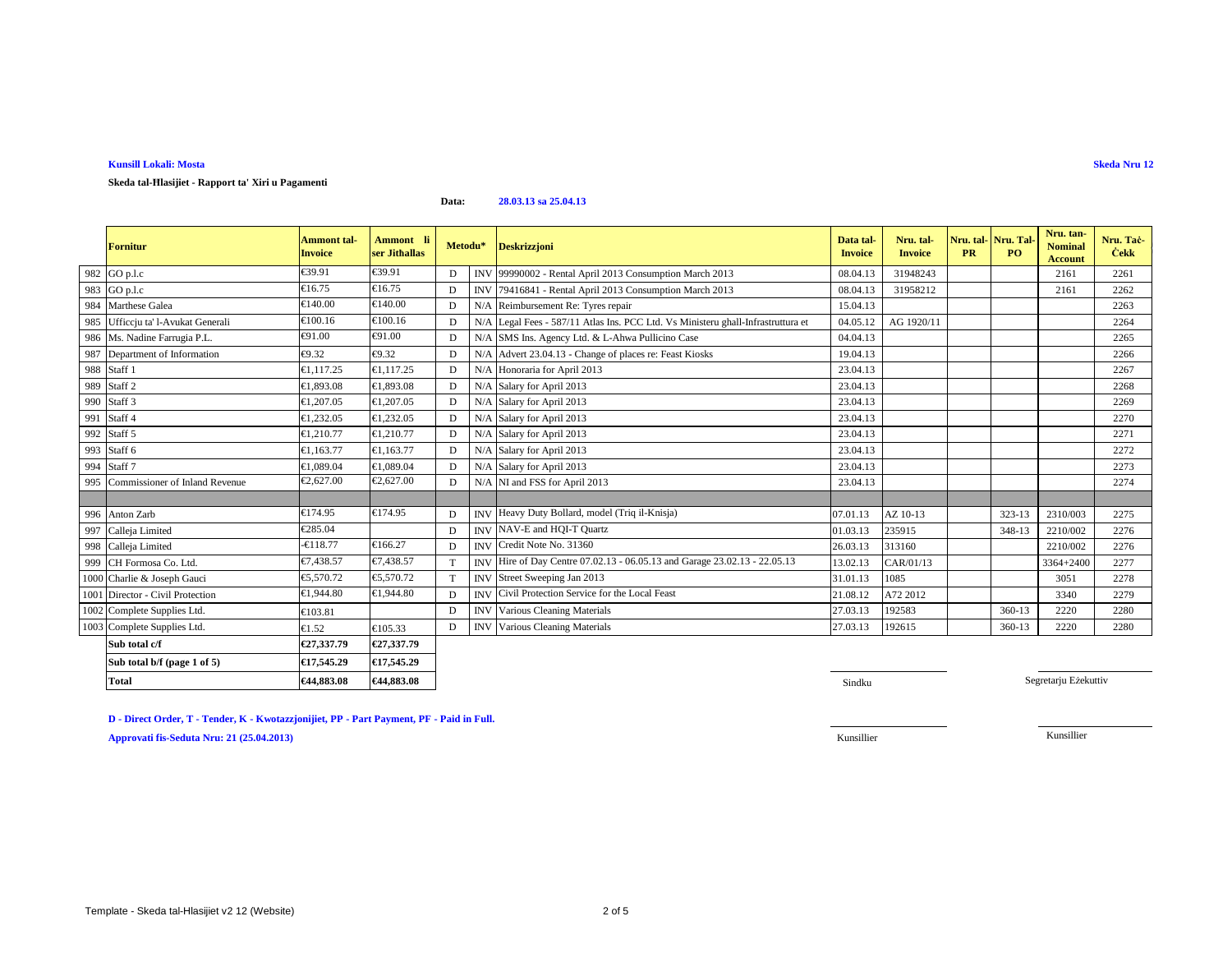### **Kunsill Lokali: MostaSkeda Nru 12**

**Skeda tal-Ħlasijiet - Rapport ta' Xiri u Pagamenti**

#### **Data:28.03.13 sa 25.04.13**

| <b>Fornitur</b>                               | <b>Ammont</b> tal-<br><b>Invoice</b> | Ammont li<br>ser Jithallas | Metodu*         | <b>Deskrizzjoni</b>                                                     | Data tal-<br><b>Invoice</b> | Nru. tal-<br><b>Invoice</b> | <b>PR</b> | Nru. tal-Nru. Tal-<br><b>PO</b> | Nru. tan-<br><b>Nominal</b><br><b>Account</b> | Nru. Taċ<br><b>Cekk</b> |
|-----------------------------------------------|--------------------------------------|----------------------------|-----------------|-------------------------------------------------------------------------|-----------------------------|-----------------------------|-----------|---------------------------------|-----------------------------------------------|-------------------------|
| 1004 Dconsulta                                | €860.00                              | €860.00                    |                 | INV Accounting Service Feb 13 - March 13                                | 27.02.13                    | 011                         |           |                                 | 3160                                          | 2281                    |
| 1005 Perit Dmitry Angelov                     | €429.11                              | €429.11                    | D               | INV Architect & Civil Engineer - Certification of Pavement Works        | 26.03.13                    |                             |           |                                 | 3130                                          | 2282                    |
| 1006 Dr. Joe Mifsud                           | €590.00                              | €590.00                    | $^{\mathrm{T}}$ | INV Legal Fees Jan 13                                                   | 16.02.13                    |                             |           |                                 | 3140                                          | 2283                    |
| 1007 Emanuel Camilleri                        | €96.00                               | €96.00                     | D               | INV 8 pieces Red Wood (PRIME) for benches                               | 09.04.13                    |                             |           | 383-13                          |                                               | 2284                    |
| 1008 Enemalta Corporation                     | €233.00                              | €233.00                    | D               | INV Update of Database, Form A, Demarcation Charges                     | 18.03.13                    | 1800000240                  |           |                                 | 3195                                          | 2285                    |
| 1009 Environmental Landscapes Consortium Ltd. | €3,380.83                            | €3,380.83                  |                 | INV Cleaning & Maintenance of parks & gardens Jan 13                    | 31.01.13                    | 9369                        |           |                                 | 3061                                          | 2286                    |
| 1010 ELL's Urban Services Ltd.                | €2,774.70                            |                            | T               | INV Patching in Triq is-Saghjtar                                        | 22.11.12                    | M13-01                      |           |                                 | 2310/002                                      | 2287                    |
| 1011 ELL's Urban Services Ltd.                | €2.114.70                            |                            |                 | INV Patching in Triq l-Inkurunazzjoni                                   | 22.11.12                    | M13-02                      |           |                                 | 2310/002                                      | 2287                    |
| 1012 ELL's Urban Services Ltd.                | €1,729.40                            |                            | T               | INV Patching in Triq il-Leggenda                                        | 22.11.12                    | M13-03                      |           |                                 | 2310/002                                      | 2287                    |
| 1013 ELL's Urban Services Ltd.                | €1,368.80                            | €7,987.60                  | T               | INV Patching in Triq l-Inkurunazzjoni (lower part)                      | 22.11.12                    | M13-04                      |           |                                 | 2310/002                                      | 2287                    |
| 1014 Frankie Mifsud                           | €831.25                              | €831.25                    |                 | INV Maint. & Cleaning of Public Convenience (Tender KLM 06/11) Jan 2013 | 31.01.13                    | 12                          |           |                                 | 3053                                          | 2288                    |
| 1015 Galea Curmi Engineering Consultants Ltd. | €920.40                              |                            | T               | INV Consultancy - Additional PV System for Mosta Civic Centre           | 26.02.13                    | 1867                        |           |                                 | 3130                                          | 2289                    |
| 1016 Galea Curmi Engineering Consultants Ltd. | €408.81                              | €1,329.21                  | T               | INV Contract Manager Fee January 2013                                   | 31.01.13                    | 2547                        |           |                                 | 3010                                          | 2289                    |
| 1017 Golden Gate Co. Ltd.                     | €90.18                               | €90.18                     | D               | <b>INV</b> Toner and Envelopes                                          | 21.03.13                    | 409693                      |           | 35913                           | 2620                                          | 2290                    |
| 1018 Hector's Ironmongery                     | €152.69                              | €152.69                    | D               | <b>INV</b> Various Maintenance                                          | 05.06.12                    | 954                         |           | 339-13                          | 2210/002                                      | 2291                    |
| 1019 Information Technology Services Ltd.     | €147.50                              | €147.50                    | D               | <b>INV</b> Sage Pastel Partner Consultancy                              | 28.03.13                    | SIN130288                   |           |                                 | 3110                                          | 2292                    |
| 1020 Josie Silencers                          | €260.00                              |                            | D               | INV Supply of road barriers u-shape at Pjazza Tabib Chetcuti            | 11.02.13                    | 2929                        |           | 334-13                          | 7225                                          | 2293                    |
| 1021 Josie Silencers                          | €65.00                               | €325.00                    | D               | INV Supply of road barriers u-shape                                     | 25.03.13                    | 2852                        |           | $341 - 13$                      | 7225                                          | 2293                    |
| 1022 KNK                                      | €401.20                              | €401.20                    | D               | INV Service and Maintenance of AC Unit in Council Premises              | 13.02.13                    | 70000654                    |           |                                 | 2375                                          | 2294                    |
| 1023 Koperattiva Tabelli u Sinjali            | €337.29                              |                            | D               | INV Traffic Signs and Mirror 90cm                                       | 13.07.12                    | 16737                       |           |                                 | 3059                                          | 2295                    |
| 1024 Koperattiva Tabelli u Sinjali            | €252.08                              |                            | D               | <b>INV</b> Traffic Signs                                                | 18.07.12                    | 16732                       |           |                                 | 3059                                          | 2295                    |
| 1025 Koperattiva Tabelli u Sinjali            | €343.04                              | €932.41                    | D               | <b>INV</b> Traffic Signs                                                | 13.11.12                    | 17264                       |           | 258/60-13                       | 3059                                          | 2295                    |
| Sub total c/f                                 | €17,785.98                           | €17,785.98                 |                 |                                                                         |                             |                             |           |                                 |                                               |                         |
| Sub total b/f (page 2 of 5)                   | €44,883.08                           | €44,883.08                 |                 |                                                                         |                             |                             |           |                                 |                                               |                         |
| Total                                         | €62,669.06                           | €62,669.06                 |                 |                                                                         | Sindku                      |                             |           |                                 | Segretarju Eżekuttiv                          |                         |

**6** Sindku

**D - Direct Order, T - Tender, K - Kwotazzjonijiet, PP - Part Payment, PF - Paid in Full.Approvati fis-Seduta Nru: 21 (25.04.2013)**Kunsillier Kunsillier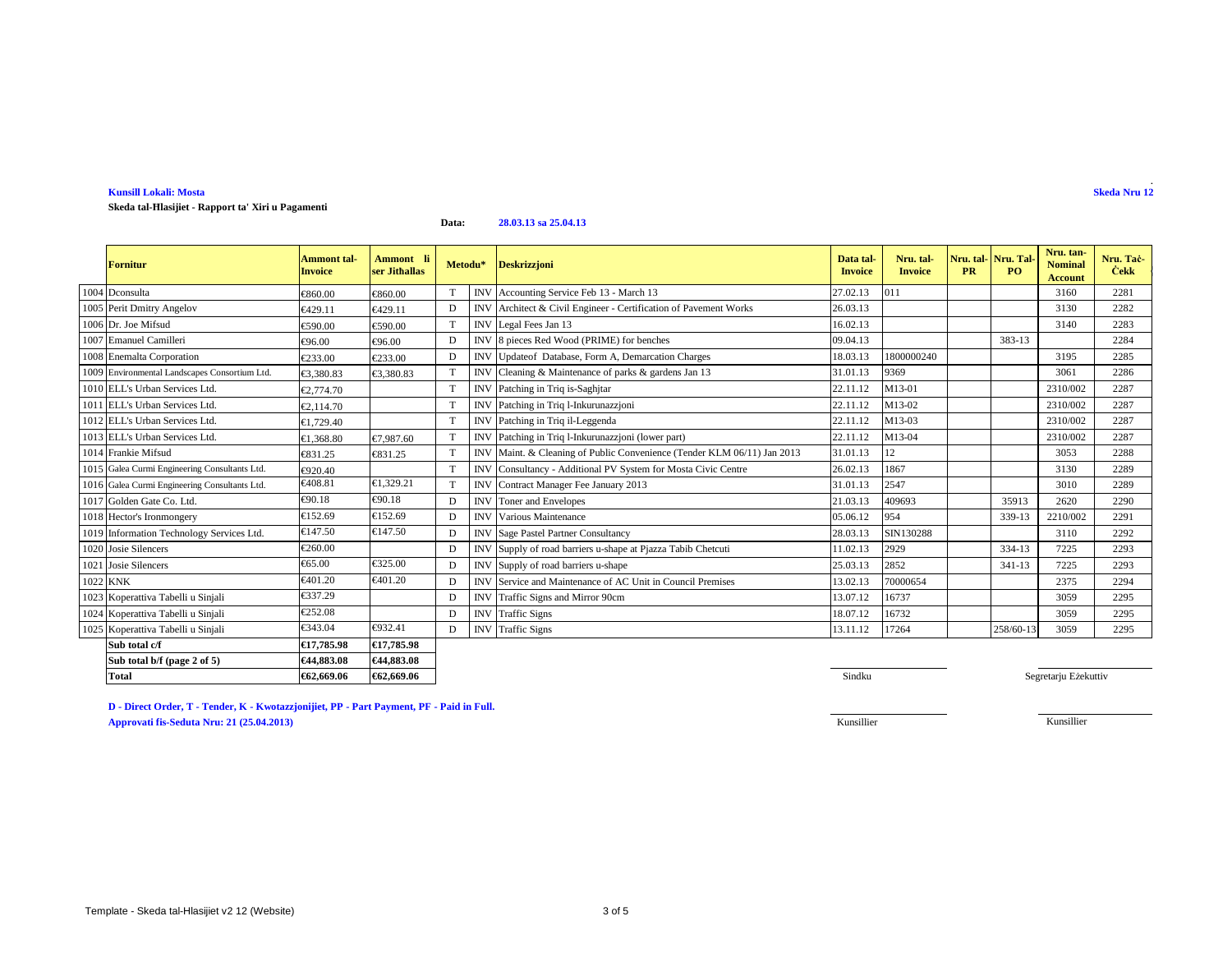## **Skeda tal-Ħlasijiet - Rapport ta' Xiri u Pagamenti**

**Data:28.03.13 sa 25.04.13**

| <b>Fornitur</b>                          | <b>Ammont</b> tal-<br><b>Invoice</b> | Ammont li<br>ser Jithallas | Metodu* | <b>Deskrizzioni</b>                                                      | Data tal-<br><b>Invoice</b> | Nru. tal-<br><b>Invoice</b> | Nru. tal-Nru. Tal<br><b>PR</b> | PO         | Nru. tan-<br><b>Nominal</b><br><b>Account</b> | Nru. Tač<br><b>Cekk</b> |
|------------------------------------------|--------------------------------------|----------------------------|---------|--------------------------------------------------------------------------|-----------------------------|-----------------------------|--------------------------------|------------|-----------------------------------------------|-------------------------|
| 1026 The Lighthouse Keepers              | €5.92                                |                            | D       | <b>INV</b> Street Lighting Maintenance                                   | 06.12.12                    | 1748                        |                                |            | 3010                                          | 2296                    |
| 1027 The Lighthouse Keepers              | €46.08                               |                            | D       | <b>INV</b> Street Lighting Maintenance                                   | 06.12.12                    | 1752                        |                                |            | 3010                                          | 2296                    |
| 1028 The Lighthouse Keepers              | €5.92                                |                            | D       | <b>INV</b> Street Lighting Maintenance                                   | 06.12.12                    | 1753                        |                                |            | 3010                                          | 2296                    |
| 1029 The Lighthouse Keepers              | €39.66                               |                            | D       | <b>INV</b> Street Lighting Maintenance                                   | 06.12.12                    | 1754                        |                                |            | 3010                                          | 2296                    |
| 1030 The Lighthouse Keepers              | €33.83                               |                            | D       | <b>INV</b> Street Lighting Maintenance                                   | 06.12.12                    | 1756                        |                                |            | 3010                                          | 2296                    |
| 1031 The Lighthouse Keepers              | €41.43                               |                            | D       | <b>INV</b> Street Lighting Maintenance                                   | 06.12.12                    | 1757                        |                                |            | 3010                                          | 2296                    |
| 1032 The Lighthouse Keepers              | €31.87                               |                            | D       | <b>INV</b> Street Lighting Maintenance                                   | 06.12.12                    | 1758                        |                                |            | 3010                                          | 2296                    |
| 1033 The Lighthouse Keepers              | €31.87                               |                            | D       | <b>INV</b> Street Lighting Maintenance                                   | 06.12.12                    | 1759                        |                                |            | 3010                                          | 2296                    |
| 1034 The Lighthouse Keepers              | €0.00                                | €236.58                    | D       | <b>INV</b> Street Lighting Maintenance                                   | 11.12.12                    | 1783                        |                                |            | 3010                                          | 2296                    |
| 1035 Mario Mallia                        | €361.26                              |                            | D       | <b>INV</b> Yellow Road Marking Paint                                     | 14.01.13                    | 1538                        |                                | 316-13     | 2365                                          | 2297                    |
| 1036 Mario Mallia                        | €345.57                              | €706.83                    | D       | INV Delineatori - Marginatori White & Black w/2 reflectors               | 22.01.13                    | 1541                        |                                | 322-13     | 2365                                          | 2297                    |
| 1037 Malta Information Technology Agency | €416.85                              |                            | D       | INV Maintenance & Support of Wide Area Connectivity Jan-Mar13            | 13.03.13                    | SIN027764                   |                                |            | 3110                                          | 2298                    |
| 1038 Malta Information Technology Agency | €64.58                               | €481.43                    | D       | INV Councillor's & Staff's e-mail accounts Oct-Dec 12                    | 14.03.13                    | SIN027829                   |                                |            | 3110                                          | 2298                    |
| 1039 Noel Fabri                          | €75.40                               | €75.40                     | D       | <b>INV</b> Service of Librarian December 2012                            | 03.01.13                    |                             |                                |            | 2995                                          | 2299                    |
| 1040 Northern Cleaning Group Ltd.        | €13.343.82                           | €13.343.82                 |         | <b>INV</b> Waste Collection Jan-13                                       | 31.01.13                    | $1 - 13$                    |                                |            | 3041                                          | 2300                    |
| 1041 Government Property Department      | €232.94                              | €232.94                    | D       | INV Non-Residential Rent - 27.02.13 - 26.02.14                           | 22.02.13                    | 982552                      |                                |            | 2400                                          | 2301                    |
| 1042 Primatel ISP (2013)                 | €110.92                              | €110.92                    | D       | INV Datastream Preferential Rate up to 20.06.13                          | 25.02.13                    | 9513                        |                                |            | 2995                                          | 2302                    |
| 1043 Ronald Bezzina                      | €879.97                              | €879.97                    | D       | INV Bulky Service Dec 2012                                               | 29.12.12                    | 43                          |                                |            | 3042                                          | 2303                    |
| 1044 R&G Hardware Stores                 | €80.90                               |                            | D       | <b>INV</b> Various Maintenance                                           | 17.01.13                    | 30687                       |                                | $325 - 13$ | 2210/002                                      | 2304                    |
| 1045 R&G Hardware Stores                 | €81.30                               | €162.20                    | D       | <b>INV</b> Various Maintenance                                           | 28.01.13                    | 30688                       |                                | 328-13     | 2210/002                                      | 2304                    |
| 1046 Giovann Camilleri                   | €236.00                              | €236.00                    | D       | INV Reimbursemet - Hiring of Jetting Bowzer on 14.02.13 at Bridge Street | 04.03.13                    | 113                         |                                | $371 - 13$ | 2310/003                                      | 2305                    |
| 1047 Saviour Spiteri                     | €550.00                              | €550.00                    | D       | INV Bras Band for the switching on of Christmas Lights on 06.12.12       | 04.04.13                    |                             |                                | 289-13     | 3360                                          | 2306                    |
| Sub total c/f                            | €17.016.09                           | €17,016.09                 |         |                                                                          |                             |                             |                                |            |                                               |                         |
| Sub total b/f (page 3 of 5)              | €62,669.06                           | €62,669.06                 |         |                                                                          |                             |                             |                                |            |                                               |                         |
| <b>Total</b>                             | €79,685.15                           | €79,685.15                 |         |                                                                          | Sindku                      |                             |                                |            | Segretarju Eżekuttiv                          |                         |

**D - Direct Order, T - Tender, K - Kwotazzjonijiet, PP - Part Payment, PF - Paid in Full.Approvati fis-Seduta Nru: 21 (25.04.2013)**Kunsillier Kunsillier